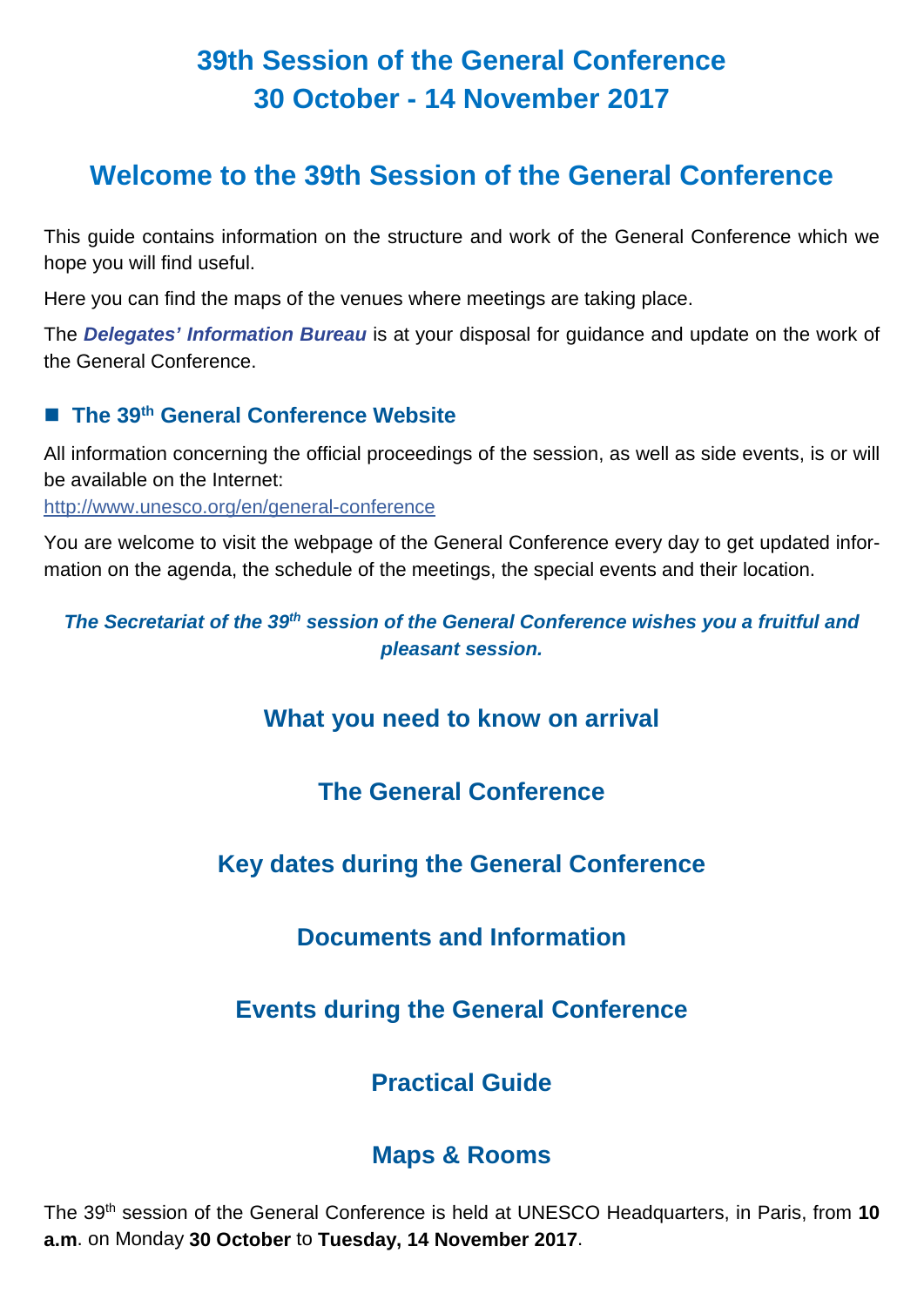We recommend that you arrive in Paris before the opening of the session in order to accomplish the relevant formalities without rushing.

## ■ Registration

Registration for **Member States'** and **Associate Members' delegations** at the 39th session of the General Conference is available online. Each **Permanent Delegation** is kindly requested to register online all its members participating in the session, using the Permanent Delegation generic network account, at the following address: https://en.unesco.org/generalconference/registration

All members of national delegations have to be registered online to confirm their participation.

Badges will be delivered to participants at the *Delegates' Reception*, opposite *Room I* (Fontenoy building).

Staff of the Permanent Delegations will use their regular UNESCO badge.

**NB:** Badge must be shown at the entrances of all buildings and at security checks.

**Observers** from **intergovernmental** and **non-governmental organizations** and foundations are requested to register at the *IGO/NGO Reception* (Fontenoy building, Pavillon Suffren, 125, Avenue de Suffren).

## **Credentials**

Credentials must be sent one week before the opening date of the session (Rule 23 of the Rules of Procedure of the General Conference).

Delegations whose credentials have not been presented to the Director-General in advance, are requested to hand them directly to the *Secretariat of the Credentials Committee*, which is responsible for checking the credentials of all delegations (Office S-375; basement of the Conference building).

### ■ Information to Delegates

The *Delegates' Information Bureau* will provide information on the conduct of meetings (*Salle des Actes*) through:

### **Screens**

The daily schedule of meetings and information related to side events will be displayed on closed-circuit television screens.

### **MAG**

This magazine offers an overview of the special meetings and the side events taking place during the session. The **MAG** will be available online in English and French.

### **e-journal**

The **e-journal** of the General Conference, only available online, will provide a regularly updated overview of the work of the session. It will include the agenda of the proceedings of the day and report on the debates of the previous day. You will find updated information on the side events such as special meetings and official visits. http://www.unesco.org/en/general-conference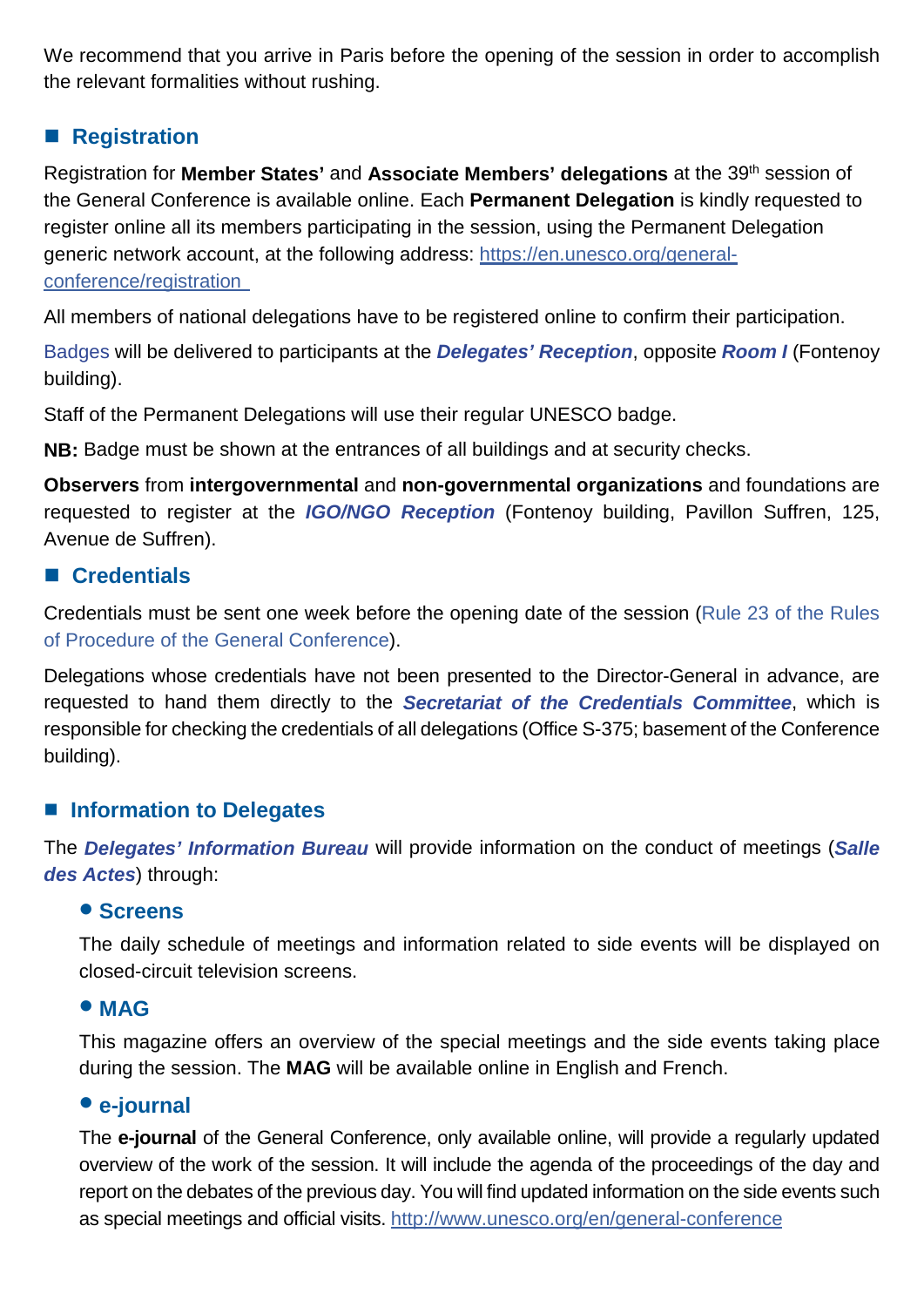## **Basic Texts**

Detailed information on the General Conference and its workings, in particular the Constitution and Rules of Procedure, can be found in the **Basic Texts**, which are available, with other basic documents for the Conference on request at the Document Distribution Service at the Mall.

### **Documents**

To indicate which documents your delegation would like to receive during the General Conference (one copy in one language per delegation), all you need to do is fill in GC form 18 which can be obtained from the *Documents Distribution Service*, in the *basement* of the *Conference Building*. You will find your documents every day in your pigeonhole at the *Documents Distribution Service*.

In each meeting room there will be a limited number of documents related to the work of the body which is using the room.

All UNESCO's General Conference documents are accessible on the Internet.

Two documents must be read: documents **39 C/1** (Agenda) and **39 C/2** (Organization of the work of the session), so that you can decide which commissions and meetings you will attend.

This also applies to the **e-journal** of the General Conference, which will be posted throughout the session and regularly updated.

## **Working languages**

The working languages are Arabic, Chinese, English, French, Russian and Spanish.

Simultaneous interpretation is provided in these **six** languages; all documents which require a decision by the General Conference are also published in these languages. Information documents (**39 C/INF**) and Reports (**39 C/REP**) are available in English and French only.

### ■ **General policy debate** (national statements)

Delegations are invited to address any question related to the general policy debate to [Ms M](mailto:c.thiounn%40unesco.org?subject=General%20policy%20debate%20%28national%20statements%29)artha Milanzi Nguni (Tel.: **80967**, Offices **C.029**).

## **Seating arrangements for delegates**

In the plenary meeting rooms and in the commissions, one seat is allocated to Member States in French alphabetical order, starting with Angola as drawn by lot at the 201st session of the Executive Board. The number of seats per delegation varies according to the room. Places will be set aside for observers.

The **General Conference** meets every two years. The participants are all the Member States and Associate Members; non-Member States, intergovernmental organizations, nongovernmental organizations and other official partners are invited as observers.

The General Conference determines UNESCO's work, regular budget and policies by:

- **discussing** all issues concerning the general policy of the Organization;
- **adopting** a programme for the next four years and a budget for the next two years, the draft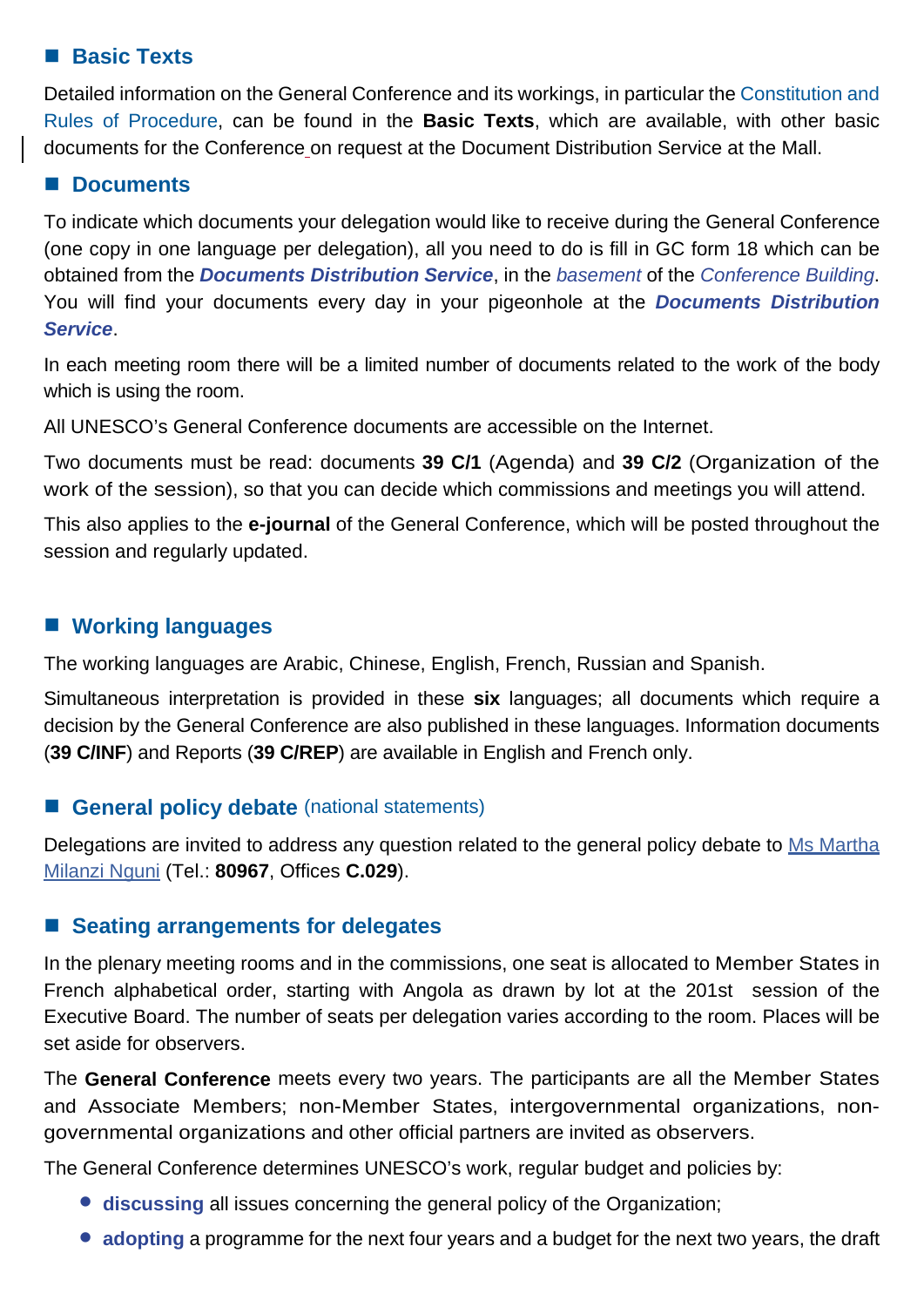of which is submitted to the General Conference after consultations between Member States and the Secretariat;

- **e** electing the Members of the Executive Board for a four-year term (renewed by half at each session);
- **electing** the Director-General for a term of four years; and every eight years,
- **adopting** the Medium-Term Strategy of the Organization.

### ■ How the system works

The work of the General Conference is conducted in plenary sessions, commissions, committees and working groups, which sometimes meet simultaneously.

#### **Plenary**

The heads of delegation attend plenary sessions and take part in the general policy debate. All decisions of the General Conference are adopted in plenary.

### ■ Commissions and committees

At each session, the General Conference sets up such commissions and committees it deems necessary. It has been recommended that the General Conference establish six commissions at its 39th session.

Each commission consists of an elected bureau, which numbers a chairperson, four vicechairpersons and a rapporteur assisted by a secretariat composed of UNESCO staff seconded to the commission for the duration of the session. The agendas of the commissions are organized around one of the main themes of UNESCO's programme:

| <b>ED Commission: Education</b> | (Room II) |
|---------------------------------|-----------|
|---------------------------------|-----------|

SC Commission: **Natural sciences and Intergovernmental Oceanographic Commission**

| and external relations                              | (Room XI)  |  |
|-----------------------------------------------------|------------|--|
| and general questions, programme support            |            |  |
| APX Commission: Finance, administration             |            |  |
| <b>CI Commission: Communication</b>                 | (Room XII) |  |
| <b>CLT Commission: Culture</b>                      | (Room II)  |  |
| SHS Commission: Social and human sciences (Room XI) |            |  |
|                                                     | (Room II)  |  |

In each debate, **delegations** normally only take the floor once. Delegates who have a **draft resolution** (**DR**) to present should, if possible, do so during their statement. Nevertheless, each commission can also decide to examine **DRs** at the end of the debate.

The **APX** will start work on Tuesday **31 October** at **10 a.m.**, followed by the other commissions.

#### *The following four statutory committees are also established:*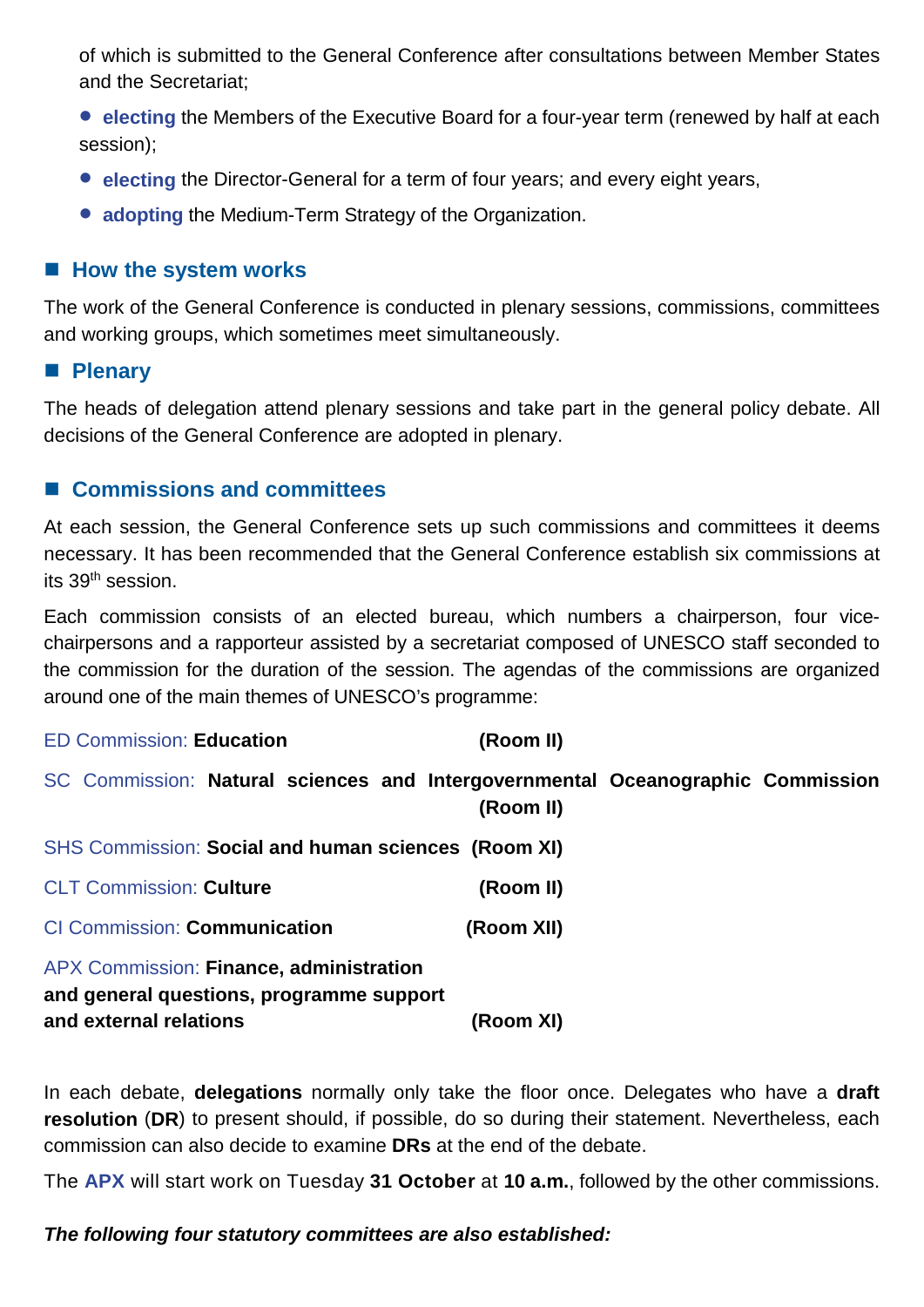■ The Credentials Committee (Room VIII), in charge of checking the credentials of participants, consists of **nine members** elected at the first plenary meeting of the General Conference on the proposal of the Temporary President.

■ The Legal Committee (Room VI), responsible for considering draft amendments to the Con**stitution or Rules of Procedure** of the General Conference, and legal matters that are submitted to it, consists of **24 members elected** by halves during the two previous sessions.

■ The Nominations Committee (Room IV) examines and submits to the General Conference proposals concerning the composition of commissions and committees and other bodies whose members must be elected by the General Conference (Rules 34 and 35 of the Rules of Procedure). It consists of the heads of all the delegations with voting rights at the General Conference.

■ The Bureau of the General Conference (**Room X**) steers and coordinates the work of commissions and committees. Its members are the President and Vice-Presidents of the General Conference and the chairpersons of the subsidiary organs. It sets the agenda of plenary meetings and examines requests for the inclusion of new items on the agenda. Each commission and committee chairperson reports regularly to the Bureauon the progress of its work.

## ■ Taking the floor

All the speakers responsible for national statements within the general policy debate must limit their statements to six minutes. Observers have three minutes.

Delegations are requested to send the text of their statements (both on paper and electronically) in advance to

Ms Martha Milanzi Nguni (tel.: **80967**, Office **C.029**; email: GPD@unesco.org).

The statements will be handed to the interpreters, and made available to the press.

In the commissions, the time limit on speeches is set by the chairperson. In order to take the floor in commission, please contact the secretariat of the commission before or during the meeting, but in any event before the list of speakers is closed. To be sure of accurate interpretation and a reliable report, it is useful to hand a copy of your text in advance to the secretary and to the rapporteur of the commission, even if it is not typed. The conference room clerks are at speakers' disposal to make photocopies.

Normally, speakers take the floor from their seats; however, during the **general policy debate** in *Room I* (national statements), heads of delegation speak from the rostrum.

## ■ Draft resolutions

A **draft resolution**, or **DR**, is a proposal submitted by one or more delegations with a view to having it adopted as a decision of the General Conference. Most DRs aim to modify guidelines laid down in the **draft programme** and **budget** and are examined initially in commission; some, concerning agenda items only scheduled to be examined in plenary, go directly to the plenary.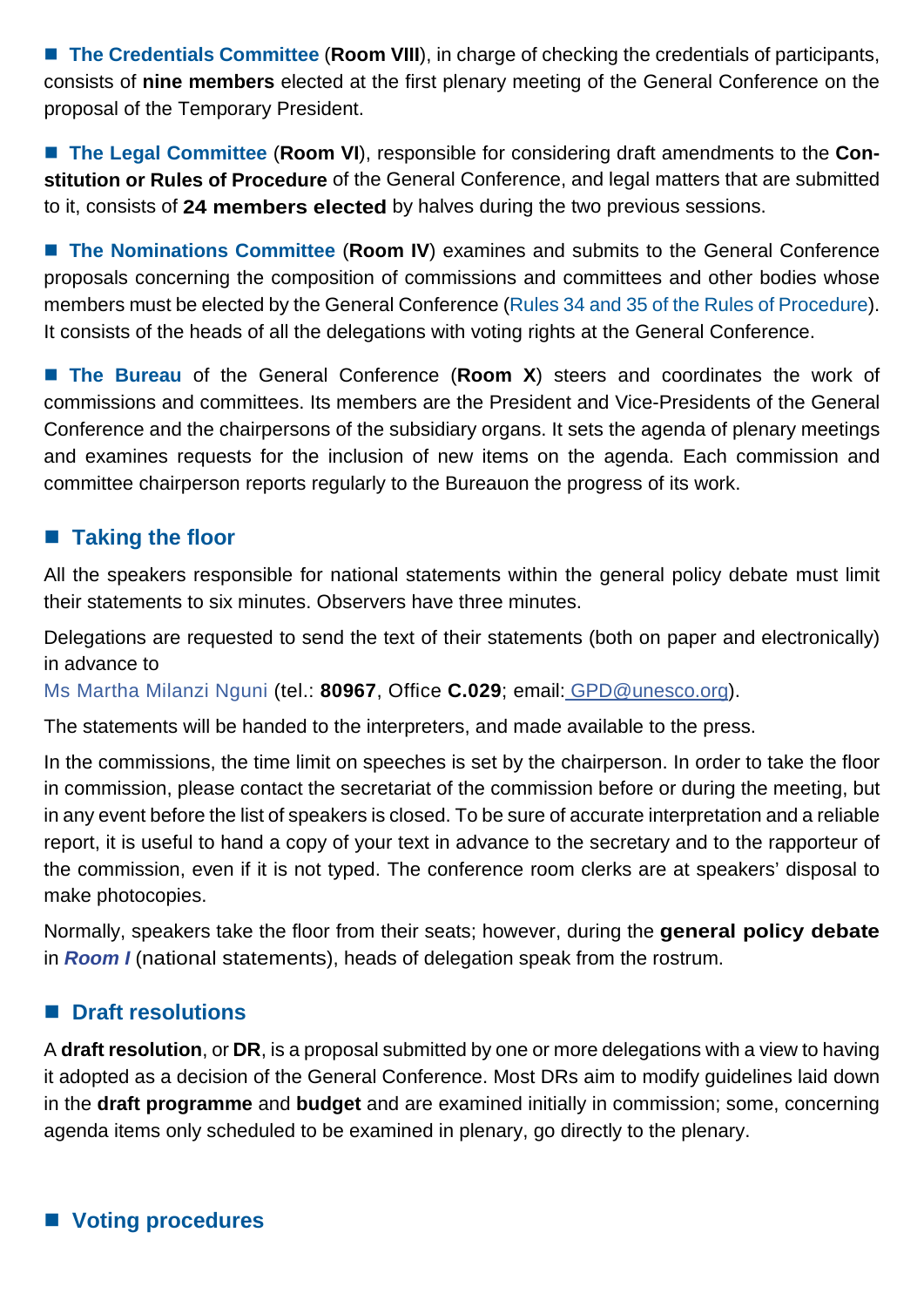Each Member State has one vote, unless its credentials have not been accepted as fully valid by the Credentials Committee or it has not satisfied the provisions of paragraph 2 of Rule 83 of the Rules of Procedure concerning arrears in contributions.

Voting is conducted in one of three ways: by show of hands (the most common); by secret ballot (for elections); or by roll-call (in exceptional cases). To vote by show of hands, raise your country's nameplate.

Decisions are taken by a simple majority of members present and voting except in cases where a two-thirds majority is required, for instance for the admission of new members (Rules 84 and 85 of the Rules of Procedure).

Often, when there is general agreement, decisions are taken without a vote by consensus.

## **Elections**

The Nominations Committee organizes many elections during the General Conference:

- **Bureau** of the General Conference, which takes place, on the proposal of the Executive Board, at the beginning of the plenary;
- **Members of the Executive Board**, in accordance with the distribution of Member States by electoral group (**Group I: 9** seats; **Group II: 7** seats; **Group III: 10** seats; **Group IV: 12** seats; **Group V: 20** seats); candidacies must be transmitted to the Director-General if possible at least six weeks before the session and in any event at least 48 hours before the election;
- the **bureaux of the commissions** and **committees** of the General Conference;
- **intergovernmental committees** and **councils** associated with UNESCO's programme; and
- **the External Auditor** (appointment every six years).

The appointment of the Director-General takes place every four years during a special plenary meeting.

The dates of elections are shown in the timetable of work and reflected in the e-journal and in announcements displayed on screens.

The election of members of the Executive Board will take place on Wednesday, 8 November. A voting bureau is set up in Room V from 10 a.m. to 1 p.m. on the day of the election; delegates may vote there at their convenience without any break in the discussions (see document 39 C/2). A special Plenary meetiing will be convened during the afternoon to announvce the results of the election.

The election of members of the International Bureau of Education and all other organs whose members are elected by the General Conference, as well as that of the External Auditor, will take place during a meeting of the Nominations Committeee in the morning of Thursday ,9 November.

The appointment of the Director-General will take place on Friday, 10 November. The General Conference shall considerthe nomination submitted by the Executive Board at a private meeting and shall then come to a decision by secret ballot.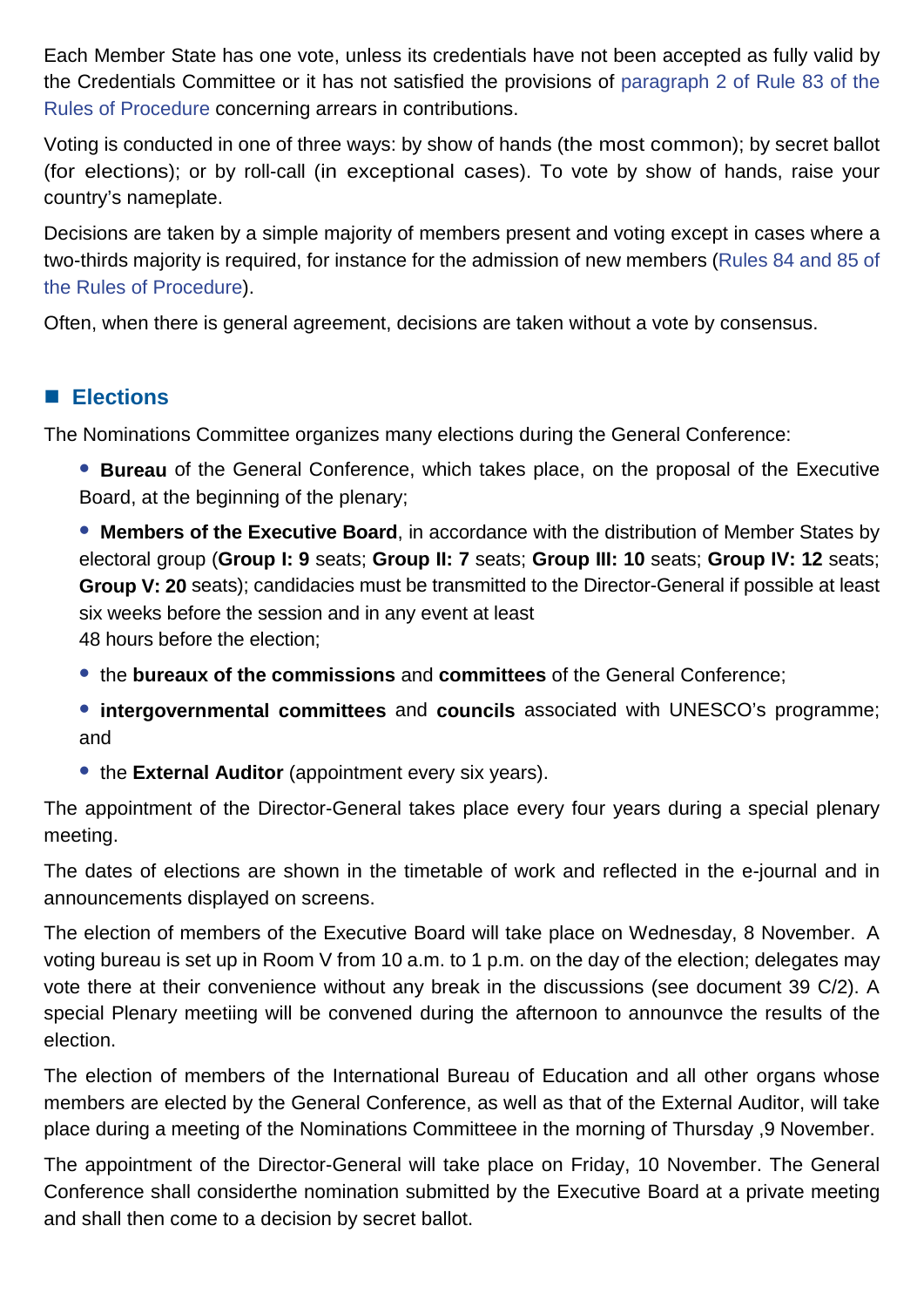#### *The plenary meetings:*

### **Monday, 30 October 10 a.m.**

The General Conference begins with an opening ceremony in plenary, temporarily presided by the President elected at the previous session who proposes to the General Conference the **nine members** of the **Credentials Committee**, who meet on the same day, and the establishment of the **Nominations Committee**.

The General Conference then approves the agenda of its work, prepared by the Executive Board.

#### **Monday, 30 October, 3 p.m.**

The General Conference elects its President and Vice-Presidents, on the proposal of the **Nominations Committee**. The latter, consisting of all heads of delegation, will have met that morning to consider the Executive Board's recommendations on the issue. The **Credentials Committee** then submits its first report to plenary. Then, the Chairperson of the Executive Board will introduce the Report of the Director-General on the activities of the Organization in 2014-2015 (**39 C/3**) and the Reports by the Executive Board on its own activities (**39 C/9**).

Afterwards, the Director-General introduces the **general policy debate** by presenting the **draft programme** and **budget**. On that occasion she reviews UNESCO's actions since the last session of the General Conference (her statement is published in document **39 C/INF.2**). The general policy debate concludes with the Director-General's reply.

#### **Tuesday, 31 October**

**The morning of Tuesday, 31 October will begin with the opening of the General Policy Debate in the form of the Leaders' Forum, with the participation of invited Heads of State and/or Government. The Forum will continue on the afternoon of 31 October and the morning of Wednesday 1 November.**

# **Wednesday, 1 November pm**

The fifth Plenary meeting will begin with consideration of the General Committee's recommendations on the organization of work (**39 C/2**). The National Statements part of the **general policy debate** will then begin and will continue until the morning of **Monday, 6 November**.

#### **Monday, 6 November, 10 a.m.**

Last Statements and reply by the Director-General to the general policy debate.

#### **Saturday 11 - Tuesday 14 Novembre**

The plenary resumes its work in order to consider and adopt the reports of the commissions presented by their chairpersons and the budget lines of UNESCO's major programme sectors. Once approved in plenary, the drafts prepared by the commissions become decisions (called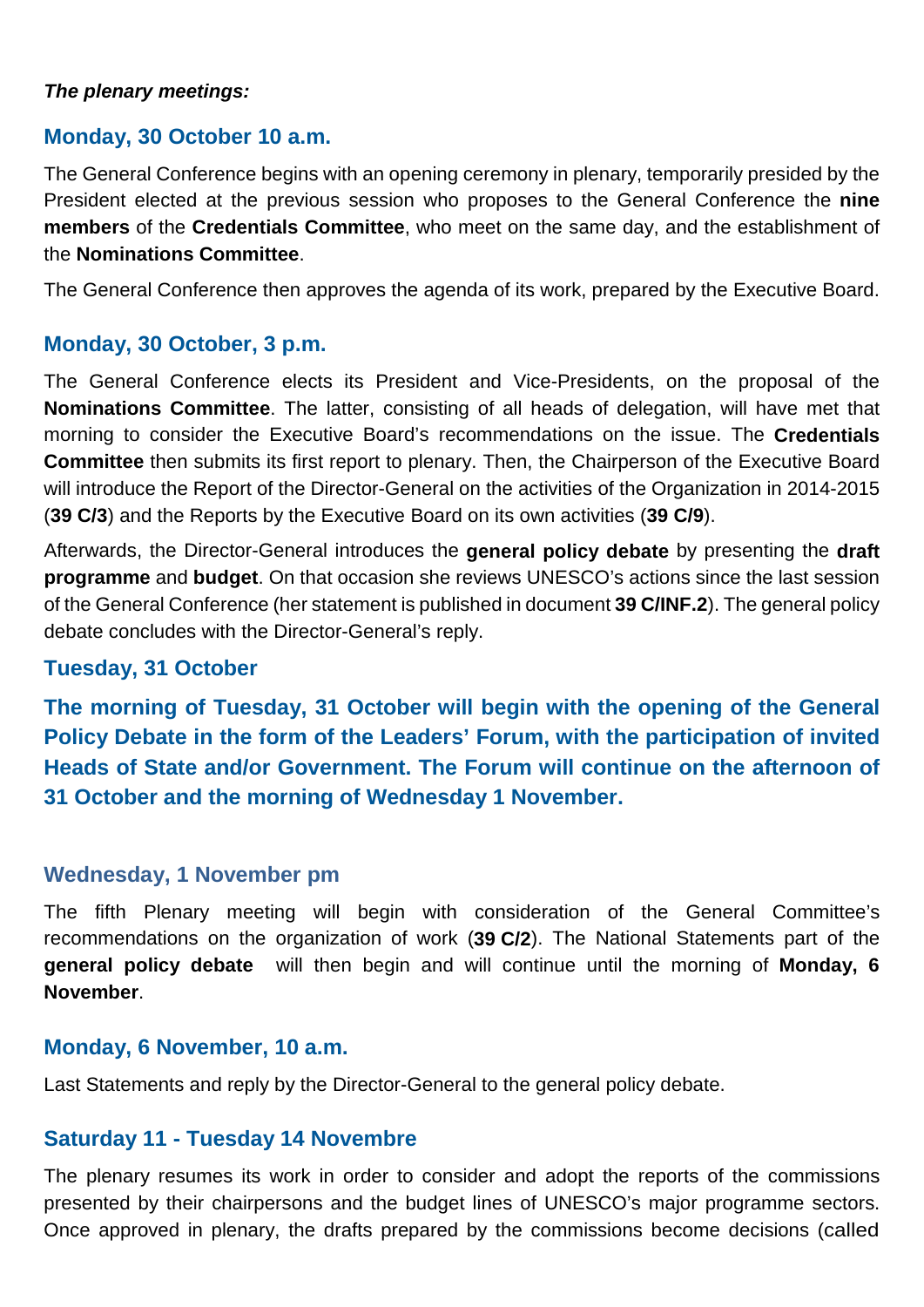resolutions) of the General Conference.

A **Youth Forum** will be held on Wednesday, 25 and Thursday, 26 October. The report of the Forum will be an item on the agenda of the session. Details on the Forum are contained in Annex II to document 39 C/2

All the documents' names start with **39 C**, which corresponds to the 39th session of the General Conference. Many General Conference documents are often referred to by their number, symbol or series.

## ■ Documents

**39 C/ (number):** documents requiring a decision by the General Conference; they constitute the main series of documents.

**39 C/1 Prov. Rev.:** Revised provisional agenda of the session

**39 C/2:** Organization of work

**39 C/3:** Report by the Director-General on the activities of the Organization (2014-2015)

**39 C/5:** Draft Programme and Budget for 2018-2021

**39 C/6:** Recommendations by the Executive Board on the Draft Programme and Budget for 2018- 2021

**39 C/INF:** documents bring information to the attention of the General Conference but do not require a decision :

**39 C/INF.1:** Invitation to the 39th session

**39 C/INF.2:** Opening of the general policy debate by the Director-General

**39 C/REP:** series of statutory reports to the General Conference by the international and intergovernmental committees and councils, organs of UNESCO Conventions and international or regional conferences organized by UNESCO.

**39 C/NOM:** documents containing information on the elections to be held by the General Conference (names of outgoing countries, number of seats to be filled, etc.)

**39 C/DR:** draft resolutions submitted by Member States.

## **Records**

Pursuant to **186 EX/Decision 22(II)**, unrevised provisional verbatim records of the plenary proceedings will be posted online during the 39th session.

The recorded sound in the six working languages of all plenary meetings will be available on the General Conference website: [http://www.unesco.org/en/general-conference,](http://www.unesco.org/en/general-conference) where it will be possible to listen live to plenaries. The recordings of all meetings are kept in the Organization's archives, where they may be consulted.